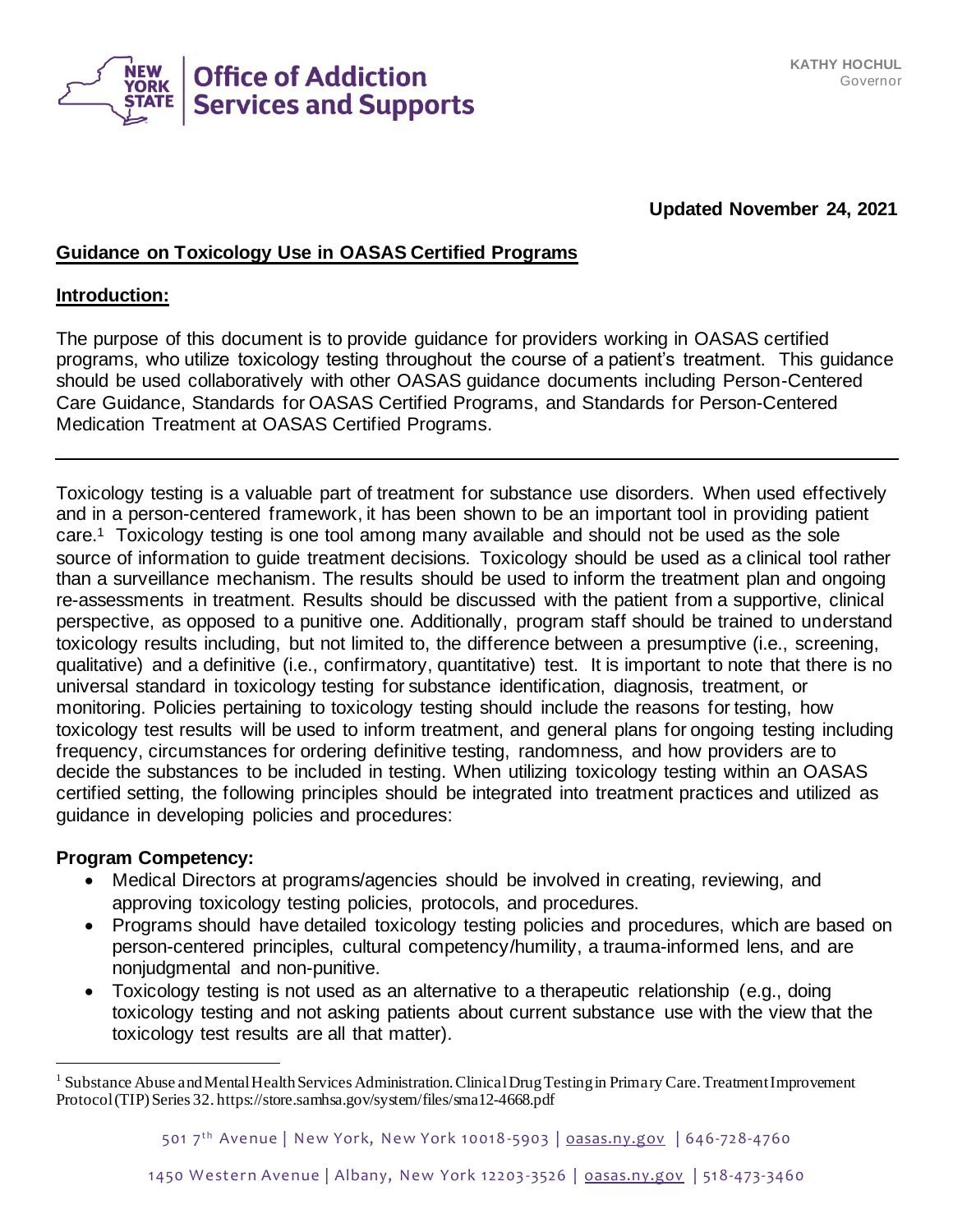- Toxicology results provide another source of information to complement self-report, collateral report, and provider assessment.
- Toxicology testing is individualized, patient-specific, and based on the needs of the patient (e.g., one toxicology testing panel is not appropriate for all patients).
- Procedures should be developed for orienting patients to toxicology testing and what the patient can expect in this process. This should include why toxicology testing is done, where it is done, when it is done, and the role/rights the patient has in this process. Patients should be engaged in informed and shared decision-making. Furthermore, patients should be educated on the therapeutic uses of toxicology testing to prevent them from viewing it negatively.

### **Rationale for Testing**:

Toxicology testing should be used for the following:

- Initial diagnosis (e.g., determining which substances have been recently used). It is important to note that the results of the initial assessment and toxicology testing should guide clinical decisions thereafter about what type(s) of toxicology testing should be utilized and what substances should be included.
- To determine placement in a level of care (i.e., crisis stabilization, inpatient rehab, outpatient, etc.).
- Monitoring progress in treatment (similar to medical or medication monitoring for another health condition).
- Monitoring progression or improvement in use of secondary substances that may not be the focus of the patient's immediate goals (e.g., a patient wants to cease benzodiazepine use, but is continuing to use cannabis).
- Return to use prevention (e.g., utilizing the toxicology test results to assist patients in making informed decisions, which could include coordination with third party mandates).
- To help determine whether a symptom is related to substance use or another medical or mental health condition (e.g., substance induced psychosis vs. schizophrenia).
- When documentation of current substance use is needed (e.g., employment, benefits-related, or criminal justice mandates).

### **When to Test**

This is unique to the setting and population needs. Considerations should include:

- At intake/admission.
- As requested by the patient.
- At random intervals throughout treatment with frequency decreasing as treatment progresses. It should be noted that increasing frequency of toxicology testing is not correlated to a decrease in substance use2.
- As clinically indicated (e.g., based on behavior changes, reports from significant others, return to the program after a period of absence). However, substances included in follow-up panels should be individualized to the substance(s) of concern for that patient (e.g., a program does not need to test for cannabis if a patient only has a history of heroin use).
- Windows of detection for specific substances should be considered when determining frequency of toxicology testing (e.g., if a patient reports chronic cannabis use, weekly testing would not be indicated clinically). Of note, fentanyl clearance may take several weeks for

 $2$  The ASAM appropriate use of drug testing in clinical addiction medicine; 2017 Available from: [https://www.asam.org/quality-practice/guidelines-and-consensus-documents/drug-testing](https://www.asam.org/quality-practice/guidelines-and-consensus-documents/drug-testing-appropriateness)[appropriateness](https://www.asam.org/quality-practice/guidelines-and-consensus-documents/drug-testing-appropriateness)

<sup>501 7&</sup>lt;sup>th</sup> Avenue | New York, New York 10018-5903 | [oasas.ny.gov](http://www.oasas.ny.gov/) | 646-728-4760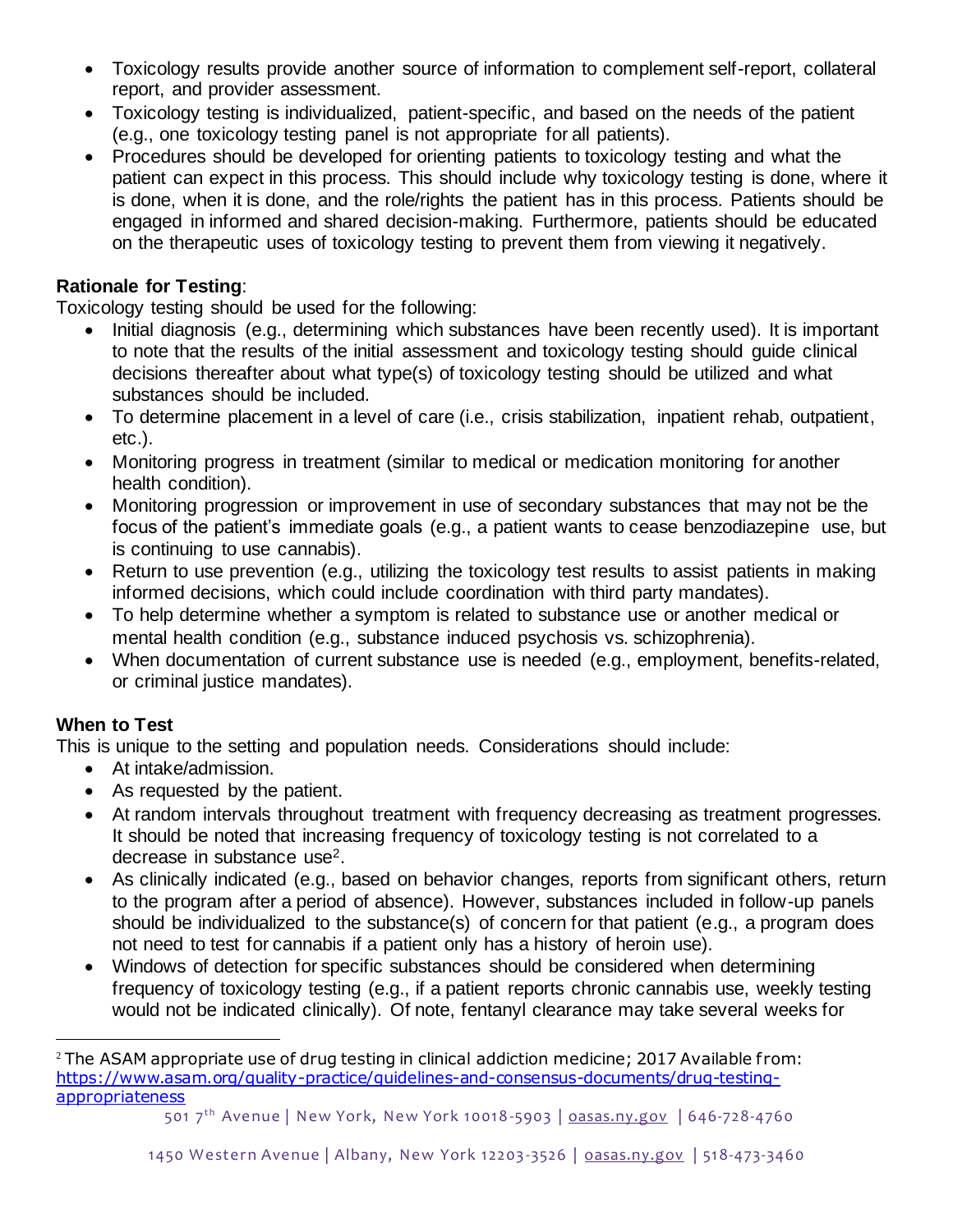persons with opioid use disorder (OUD) who are exposed to fentanyl on a daily basis. Treatment providers should be aware that clearance of fentanyl, and its metabolite norfentanyl, is fundamentally different from other opioids and can have serious negative implications for during early OUD treatment due to the possibility of precipitated opioid withdrawal syndrome with the use of buprenorphine or naltrexone. Improved treatment initiation strategies for persons with OUD should account for the unique pharmacokinetics of fentanyl in persons who use fentanyl regularly.<sup>3</sup>

- **Toxicology Testing for Drug Court Participants**: For participants in NYS Drug Courts, twice weekly toxicology testing may be required, and providers and the courts should share responsibility for conducting the toxicology testing as well as the cost. If a court mandates two or more toxicology tests per week, the responsibility for those extra toxicology tests should be borne by the court. Some courts may ask for providers to order/conduct tests (e.g., EtG tests) that do not conform to NYS Limited Laboratory Certification requirements. In such instances, the provider should inform the court that they cannot perform the toxicology test, but that the court is able to conduct the toxicology test on their own. For the provider, conducting more than one toxicology test and confirmatory test per week would be based on medical necessity only. The medical necessity must be documented and may be subject to review to determine if it was justified.
- **Toxicology Testing in Opioid Treatment Programs:** For patients in Opioid Treatment Programs, NYS OASAS regulations Part 822.7(f {i}) and federal regulations 42 CFR 8.12(f)(6) indicate that they must provide adequate toxicology testing or analysis for "drugs of abuse," including at least eight random toxicology tests per year. In these settings, there is a relationship between toxicology test results and eligibility for take-home doses. However, even in this context, the treatment provider should frame the toxicology testing requirements in a clinically meaningful way. OASAS encourages the use of these regulations to empower the patient, so the patient can view success in achieving negative toxicology test results as incremental steps in their recovery process. Adhering to toxicology testing requirements and expectations serves to provide structure and important feedback to patients about their treatment progress.

#### **Toxicology Testing Procedures**

- Toxicology testing matrices include urine, blood, breath, oral fluid, sweat, and hair. Urine is the most common and validated matrix, but some programs may use other matrix samples for specific reasons in select patients.
- If a patient is unable to provide a specific specimen, programs should consider collecting the specimen through an alternative method/matrix.
- It is important for staff involved in testing to have knowledge of all testing techniques used and when a specific technique is more appropriate than others (e.g., when to do a urine test and when to do a breath test for alcohol use).
- Providers should understand what constitutes a positive or inconclusive toxicology test result. For example, they must understand how interactions with prescribed and over-the-counter medications, herbal supplements, and certain foods might impact the results.
- Prior to the toxicology testing, the patient should be asked to self-report any substance use that may result in a positive toxicology test result. This should be queried in a non-judgmental,

<sup>501 7&</sup>lt;sup>th</sup> Avenue | New York, New York 10018-5903 | [oasas.ny.gov](http://www.oasas.ny.gov/) | 646-728-4760 <sup>3</sup> Huhn, Andrew S., Hobelmann, J. Gregory, Oyler, George A., Strain, Eric C. (2020). Protracted Renal Clearance of Fentanyl in Persons with Opioid Use Disorder. *Drug and Alcohol Dependence* (2020), 214, 10814[7, https://pubmed.ncbi.nlm.nih.gov/32650192/](https://pubmed.ncbi.nlm.nih.gov/32650192/).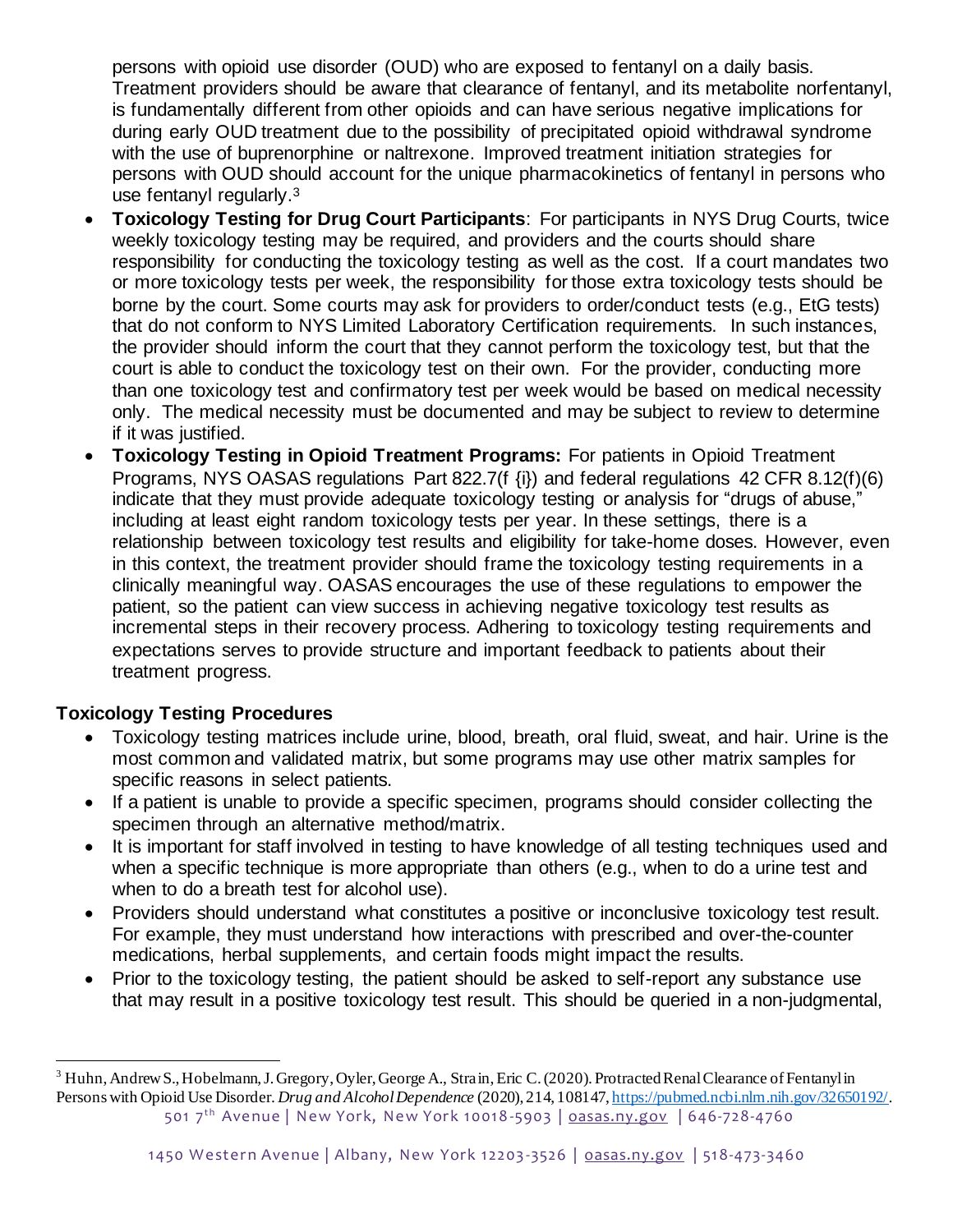patient-centered way. Patients are more likely to disclose any interim use once trust has been established and if the dialogue is done in a non-judgmental, respectful manner.

- All samples are collected using an infection control protocol that reduces health and safety risks to all persons handling the sample.
- Obtain toxicology testing samples in a person-centered, respectful, culturally competent/humble, and trauma-informed manner that minimizes the risk of adulteration, substitution, or dilution (e.g., private area with minimal items that can be used to tamper with the sample; dye in toilet water; non-flushing toilet; etc.). Staff should be trained in collection techniques to reduce threats to the integrity of the toxicology results. 4
- When there are clinical reasons to question the integrity of samples provided (e.g., negative toxicology results for prescribed medications that should be present in the sample; clinical evidence of substance use but negative toxicology test results; evidence of sample adulteration or tampering; etc.), programs should work with laboratory providers to develop toxicology protocols to test the integrity of samples, such as temperature measurement and analyses for urine specific gravity, creatinine, etc. All samples should not be subjected routinely to such tests, but rather, they should be reserved for when there is reason to suspect problems with sample integrity.
- Use of a different testing matrix (e.g., blood, oral fluid) also can be considered when urine sample integrity is in question. However, this approach should also be reserved for when there is a specific clinical reason for it.
- *Direct observation of urine sample collection can be considered but should be used as a last resort in rare instances* when the above sample integrity confirmation techniques have been ineffective in resolving suspected problems with toxicology samples. (An example might include a patient mandated to treatment and toxicology testing, whose mandating entity requests an observed toxicology test, and the patient agrees to this and requests it of the treatment provider in order to demonstrate absence of substance use to the mandating entity.) In these cases, programs should have policies and procedures to observe toxicology sample collection in a person-centered, respectful, culturally competent/humble, and trauma-informed manner, and should train staff in said policies and procedures. *Direct observation of urine sample collection should not be part of usual clinical practice.*
- Staff should have access to resources for specific questions about which substances, environmental exposures, or testing procedures may or may not cause false-positive or falsenegative results. This would include knowledge about when and how to consult with a toxicologist or a Medical Review Officer at a laboratory or with additional laboratory personnel.
- Please see guidance from the Center for Medicare and Medicaid Services (CMS) [here](https://www.cms.gov/medicare-coverage-database/view/lcd.aspx?LCDId=35006&DocID=L35006) and the New York State Department of Health (NYS DOH) [here](https://www.health.ny.gov/health_care/medicaid/program/update/2017/2017-04.htm#drugtest) for information about proper billing for toxicology testing.

### **Substances/Toxicology Tests to Include and Interpretation of Results**

- Toxicology testing is designed to identify whether a substance was taken within a specific period of time. It should be used in conjunction with self-report and clinical assessment to obtain a full clinical picture.
- For initial presumptive toxicology panels, programs should include the most common substances used in the local community and/or the patient's demographic group, any substances of particular public health concern (e.g., fentanyl), and any substances of particular

<sup>4</sup> DuPont RL, Shea CL, Barthwell AG, Baxter LE, Beaubler A, et al.2013. Drug testing: a white paper of the American Society of Addiction Medicine (ASAM) Pages 28,29 and 40. Chevy Chase, MD, USA.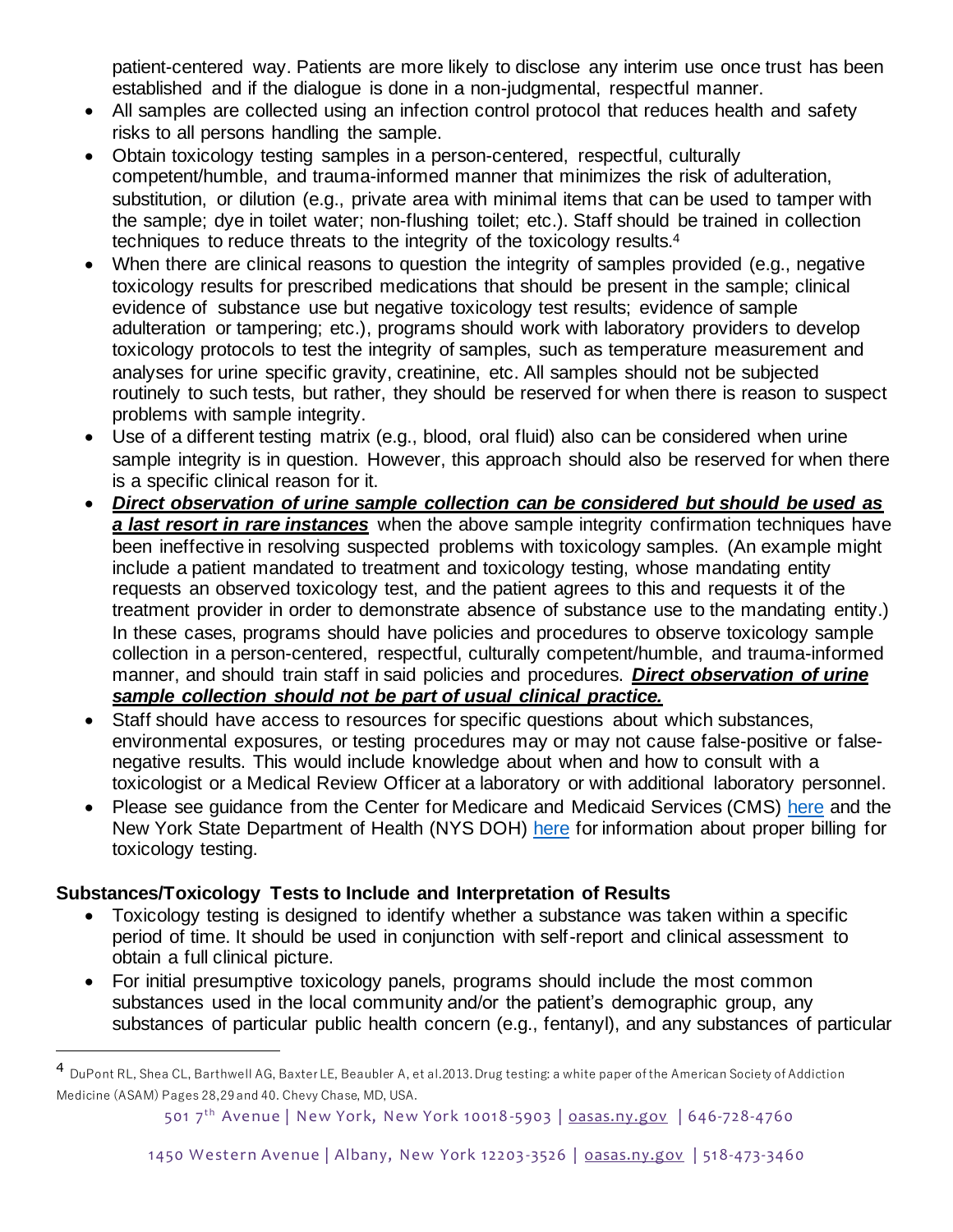clinical concern for a patient, as well as to confirm the presence of therapeutic medications (e.g., methadone, buprenorphine, prescribed benzodiazepines).

- For ongoing presumptive toxicology testing, panels should be individualized to patients, and should, to the greatest extent that is practical, only include substances relevant to a specific patient's care. For instance, programs should not test arbitrarily for a very wide range of substances on a routine basis. This is potentially wasteful (e.g., routinely testing for cocaine, heroin, benzodiazepines, other opioids, and cannabis when a patient has a history of only using heroin and alcohol). However, recognizing that there may be pragmatic limits to individualizing completely all follow-up toxicology testing, programs should work with laboratory providers to create limited follow-up toxicology panels that suit the most common needs of the population they serve.
- Substances only should be included if the toxicology tests have a reasonable degree of sensitivity and specificity and can therefore usefully inform clinical care beyond self-report, collateral report, and clinical evaluation. For instance, while presumptive toxicology testing for fentanyl and its analogues is reliable, and could potentially enhance clinical care in multiple ways, testing for synthetic cannabinoids adds little value beyond asking about synthetic cannabinoid use, given poor sensitivity (due to the wide array of potential synthetic cannabinoid compounds) and the characteristic clinical signs of synthetic cannabinoid use/intoxication.
- Alcohol metabolites should not be included in routine toxicology panels unless a clinician determines that alcohol is a concern and toxicology testing would be clinically appropriate.
- Programs should use definitive (confirmatory) toxicology testing to confirm positive presumptive results that are not confirmed through patient self-report and that may have implications for patient care (e.g., transition to an alternate level of care or impact on legal status). Positive presumptive results can be confirmed through patient self-report and do not always need to be sent for definitive (confirmatory) toxicology testing.
- Positive presumptive results that are not confirmed by self-report of use should be considered preliminary until positive definitive (confirmatory) results are received. Therefore, revisions in the treatment plan or reporting to third parties should not occur prior to receiving confirmation (via patient report or definitive/confirmatory toxicology testing).
- Negative presumptive tests results do not need to be sent for definitive (confirmatory) toxicology testing unless there are specific clinical reasons such as suspicion of resumption of use (e.g., behavioral signs of substance use or new track marks).
- Obtaining quantitative substance levels through definitive toxicology testing is almost never clinically meaningful or helpful and should generally be avoided. However, there are exceptions, such as obtaining a buprenorphine-to-norbuprenorphine ratio when confirming that an individual is taking prescribed buprenorphine vs adulterating a sample.

### **On-Site and/or Off-Site Laboratory Testing Registration Requirements**

- Any provider, practitioner, or other person that collects and performs testing on a sample from the human body for the diagnosis, prevention, or treatment of any disease or impairment of the health of human beings is a laboratory.
- Providers who wish to perform on-site and/or off-site laboratory testing must obtain approval from the Department of Health's Clinical Laboratory Evaluation Program (CLEP).
- Providers interested in performing on-site and/or off-site laboratory testing must register as a Limited Services Laboratory (LSL) or a New York State (NYS) Clinical Laboratory depending on the testing performed, and the device used to perform the testing.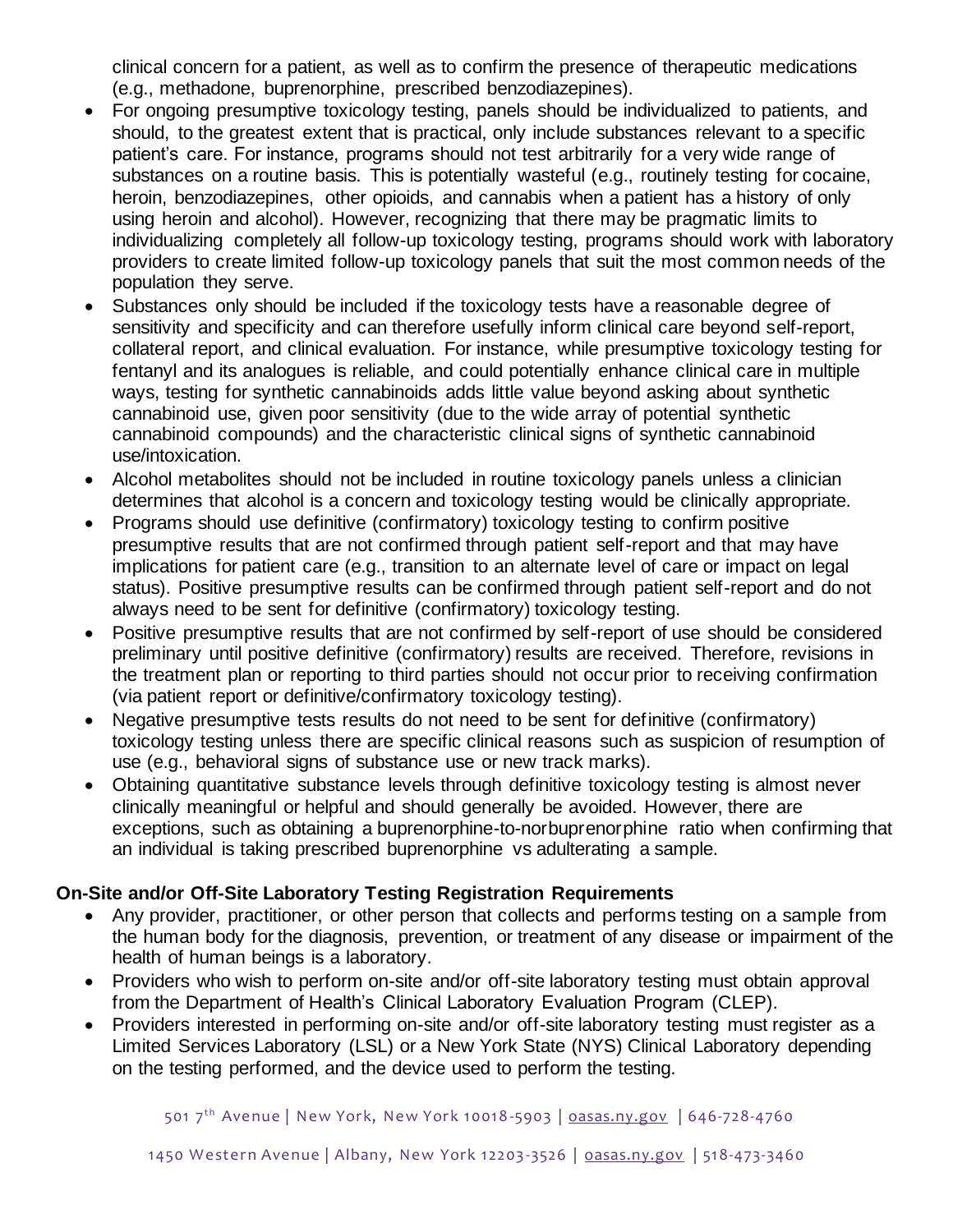- o LSLs perform tests by using devices categorized as CLIA Waived by the Food and Drug Administration (FDA).
	- Applications for an LSL Registration certificate can be found at <https://www.wadsworth.org/regulatory/clep/limited-service-lab-certs>
- o NYS Clinical Laboratories perform laboratory tests by using devices categorized as CLIA Non-Waived by the FDA.
	- Applications for a NYS Clinical Laboratory Permit can be found at <https://www.wadsworth.org/regulatory/clep/clinical-labs/obtain-permit>
- Providers can determine if a testing device they are interested in using is FDA CLIA approved by searching the FDA database at

<https://www.accessdata.fda.gov/scripts/cdrh/cfdocs/cfCLIA/search.cfm>

- Providers who already have testing devices can determine if the device is FDA CLIA approved by:
	- o Reading the package insert for the device to see if it says "CLIA Waived"
		- If the package insert does not say this, contact the 800-number provided by the manufacturer.
	- o Contacting the distributor where the test device was purchased.
- A testing device that is not categorized as "Waived" cannot be used with an LSL Registration and an application for a NYS Clinical Laboratory permit must be submitted.
- Staff administrating waived tests must perform the test as directed by the manufacturer and in accordance with established policies and procedures.
- Staff administering waived tests must be assessed for competency at least once per year.
- Information about NYS OASAS On-Site and/or Off-Site Laboratory Testing can be found at <https://oasas.ny.gov/service-lab-faqs>

# **Clinical Use of Toxicology Results**

- Policies and procedures should specify clearly what the toxicology test results will be used for and what they should not be used for (e.g., treatment plan updates and treatment adherence vs. punishment and surveillance).
- The use of toxicology testing should be normalized as a therapeutic tool used to support an individual's recovery.
- Talking to patients about discrepancies in self-reports versus laboratory reports of substance use is of utmost importance. This can be useful for many reasons. For instance, some substances may have numerous components (e.g., fentanyl and amphetamines mixed with heroin) that patients may be unaware of. Programs should ensure that all toxicology results are discussed and documented in the medical/health record.
- All toxicology results should be utilized in a non-punitive and non-confrontational manner that helps provide motivation for the patient (e.g., to provide objective feedback to a patient, decrease denial, and help reinforce a patient's treatment goals and objectives rather than constituting a reason for program discharge or an administrative taper of medication for addiction treatment).
- It is important for programs and providers to use non-stigmatizing and clinically appropriate terms; for example, "positive toxicology result" rather than "dirty urine".
- Refusal by a patient to participate in toxicology testing should be viewed as a clinical issue to be addressed in the treatment plan rather than an administrative issue.
- Negative toxicology test results can provide positive reinforcement and motivation for patients who are meeting their recovery goals. They can provide the patient and treatment provider with

501 7<sup>th</sup> Avenue | New York, New York 10018-5903 | [oasas.ny.gov](http://www.oasas.ny.gov/) | 646-728-4760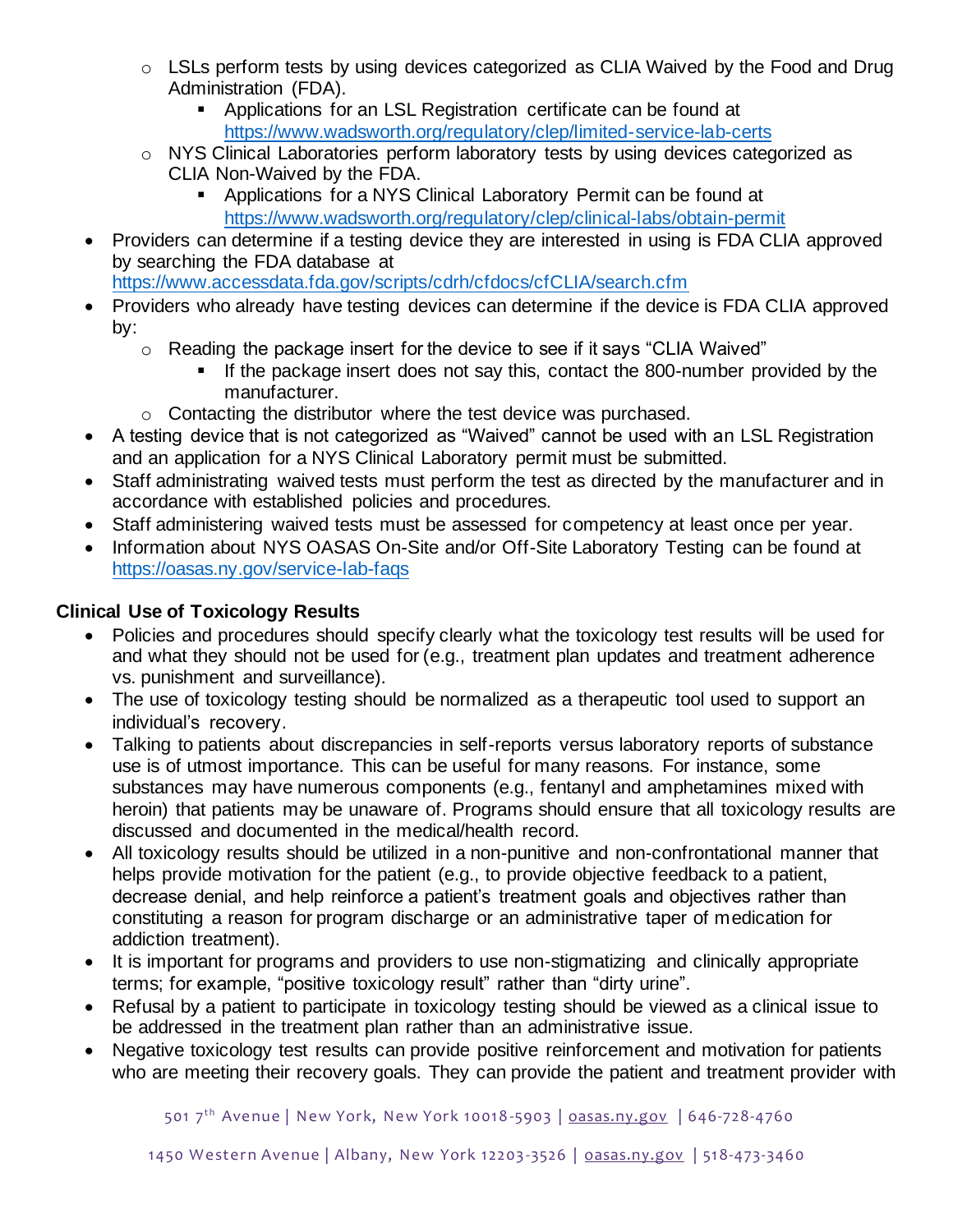useful information to develop new therapeutic interventions to assist in treatment planning and in meeting an individual's goals and objectives.

## **Reporting to Third Parties**

The legal, ethical, and regulatory requirements of reporting to third parties are outside the scope of this guidance. However, when navigating these relationships, focus should be placed specifically on the patient's treatment goals and needs, which include the following considerations:

- In general, mandates apply to the patients, not to the providers. Providers should help patients understand the details and potential consequences of their mandates around toxicology testing and assist patients in making informed decisions. However, whether toxicology results are reported to a third party is the patient's decision and informed consent must be obtained. See additional information on 42 CFR Part 2 consent [here](https://oasas.ny.gov/trs-2) and [here.](https://oasas.ny.gov/trs-1) Additional languages for these forms can be found on the OASAS website.
- If a patient requests that their toxicology results be shared with outside parties on their behalf, the parameters of that relationship should be established at the start of the therapeutic relationship, including all necessary releases. [https://www.samhsa.gov/sites/default/files/how](https://www.samhsa.gov/sites/default/files/how-do-i-exchange-part2.pdf)[do-i-exchange-part2.pdf](https://www.samhsa.gov/sites/default/files/how-do-i-exchange-part2.pdf)
- Patients retain the right to rescind their permission to release their results at any time (other than certain criminal justice consents).

<https://oasas.ny.gov/trs-49>

- When collaborating with criminal justice entities, a Memorandum of Understanding (MOU) should be developed specifically for toxicology testing protocols, which are consistent with this guidance and NYS OASAS regulations.
- Prior to sharing test results with outside entities, it is optimal that positive presumptive results be verified with a definitive (confirmatory) toxicology test unless the patient confirms substance use through self-report.<sup>5</sup>
- Be aware of the dual role when dealing with mandating agencies (i.e., toxicology testing as a monitoring tool rather than a treatment tool) and attempt to work with patients openly around this potential threat to the provider-patient relationship. See OASAS Local Services Bulletin No. 2014-02 for more information. [https://www.oasas.ny.gov/legal/working-criminal-justice](https://www.oasas.ny.gov/legal/working-criminal-justice-entities)[entities](https://www.oasas.ny.gov/legal/working-criminal-justice-entities)

### **Special Populations:**

### **Transgender/Gender Non-conforming Persons:**

• Programs should be conscious of gender identity and how a patient who is transgender/gender non-conforming may react to aspects of the toxicology testing procedures (e.g., the gender of monitoring staff). Patients should be asked about what gender they prefer for staff monitoring and every attempt should be made to honor their choices.

<sup>5</sup> Jarvis, M., Williams, J., Hurford, M., Lindsay, D., Lincoln, P., Giles, L., … Safarian, T. (2017). Appropriate use of drug testing in clinical addiction medicine. *Journal of Addiction Medicine, 11*(3), 163–173

<sup>5</sup> Maina, I.W., Belton, T.D., Ginzberg, S., et al.(2018). A decade of studying implicit racial/ethnic bias in healthcare providers using the implicit association test.*Social science & medicine (1982)* 199, 219-229. doi:10.1016/j.socscimed.2017.05.009

<sup>6</sup> Hall, W.J., Chapman, M.V., Lee, K.M., et al. (2015). Implicit Racial/Ethnic Bias Among Health Care Professionals and Its Influence on Health Care Outcomes: A Systematic Review. *American Journal of Public Health* (105), e60–e76. doi:10.2105/AJPH.2015.302903

<sup>501 7&</sup>lt;sup>th</sup> Avenue | New York, New York 10018-5903 | [oasas.ny.gov](http://www.oasas.ny.gov/) | 646-728-4760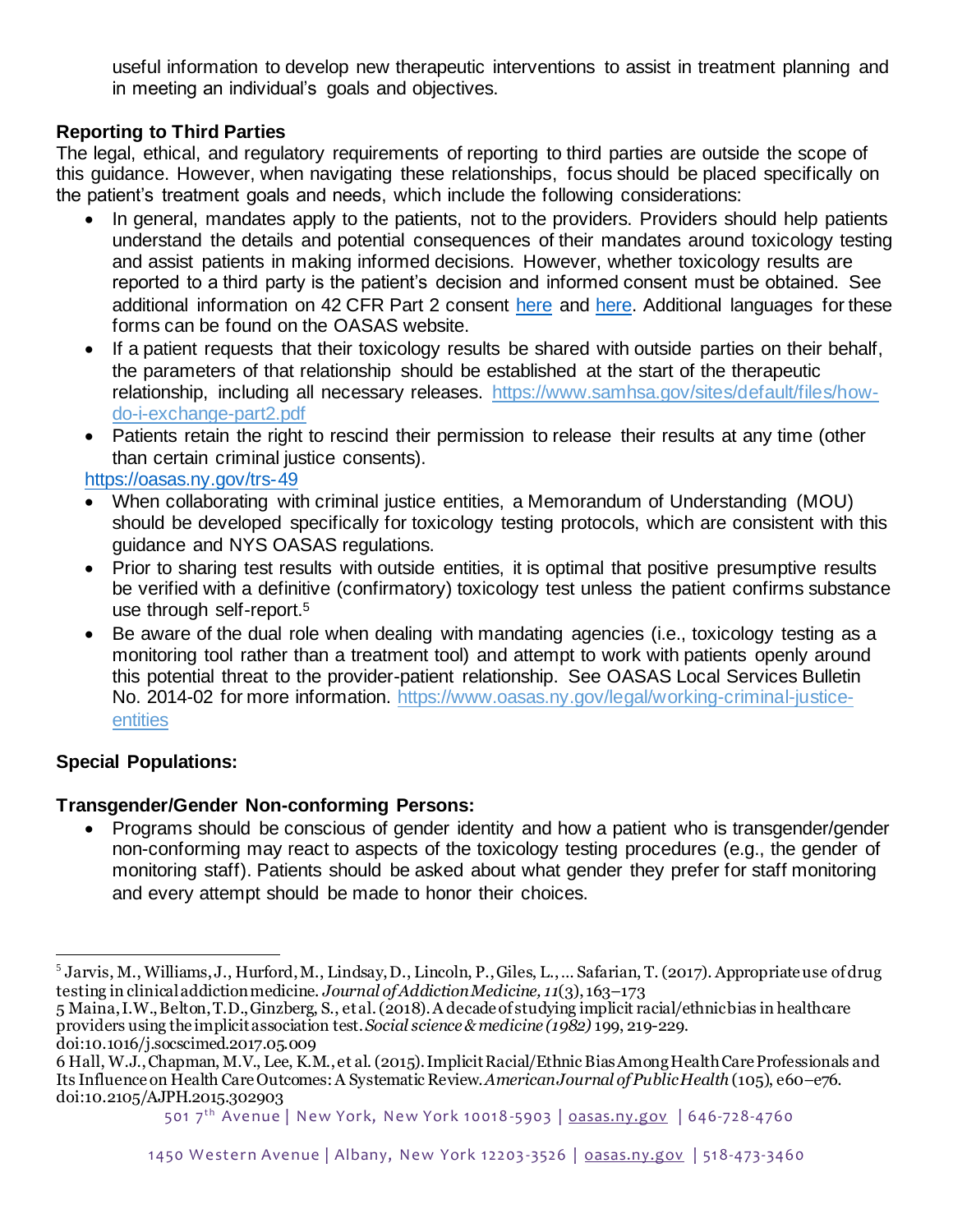• Be aware of how increased exogenous sex hormones, such as testosterone or estrogen, may impact the toxicology testing process and the toxicology test results. For instance, testosterone is an essential medication for individuals identifying as male but is also a controlled substance that can be misused and diverted.

#### **Pregnant and Parenting Persons:**

- The American College of Obstetricians and Gynecologists (ACOG) recommends *universal (not risk-based) verbal screening***,** with a validated screening tool, for substance use during pregnancy. **ACOG** *does not recommend* **routine toxicology testing during pregnancy and delivery, or for the newborn**. Toxicology testing should only be performed when medically indicated as part of the work up for the pregnant person and infant to determine the appropriate medical treatment.<sup>5</sup> Suspicion of substance use, which can be influenced by implicit and explicit bias, is not a medical basis for toxicology testing<sup>6</sup>. Pregnant and parenting persons with substance use and/or substance use disorder face profound stigma within the healthcare system as well as in the media. Fear of stigmatization can prevent pregnant persons from accessing care, including prenatal care and substance use disorder treatment, which worsens both parental and neonatal outcomes.
- Providers should understand that there may be heightened social and legal consequences for positive toxicology test results among pregnant persons, persons planning to conceive, and parenting persons. Therefore, providers should take extra care to engage this group of patients in shared and informed decision-making before screening for substance use, and any toxicology testing when indicated, are performed. Fully informed consent includes a clear discussion and confirmed patient understanding of the potential harms, consequences, and benefits of screening, including, but not limited to, a confirmation of confidentiality of medical information, a description of any legal requirements for healthcare providers when toxicology results are positive (e.g., reporting requirements for substance exposure to a newborn; a discussion of federal and/or NYS reporting requirements is beyond the scope of this guidance**\***), and a discussion of the patient's ability to refuse toxicology testing unless it is mandated by an outside entity such as a court. **Substance use and/or substance use disorder, in and of itself, whether disclosed via self-report, verbal screening, toxicology results, or newborn symptoms, is not evidence of child neglect, child maltreatment or child abuse.**

\*A link to the NYS DOH guidance on the implementation of federal CAPTA/CARA (Child Abuse and Prevention Treatment Act/Comprehensive Addiction and Recovery Act) legislation in NYS: [https://health.ny.gov/prevention/captacara/index.htm.](https://health.ny.gov/prevention/captacara/index.htm)

• As for other patients, urine testing is the most appropriate method of toxicology testing if indicated.

#### **Adolescents:**

- Consent for toxicology testing should be obtained from the adolescent and written consent should be requested to share the results with the parents/guardians. If consent is not given, this information can only be shared as per 42 CFR Part 2 and HIPAA regulations.
- Toxicology panels should include the primary substance used as well as the most common substances used by this patient population (e.g., cannabis, alcohol, amphetamines, prescription opioids). Inhalants, also commonly used in this patient population, are not captured easily on toxicology testing.

#### **Additional resources:**

501 7<sup>th</sup> Avenue | New York, New York 10018-5903 | [oasas.ny.gov](http://www.oasas.ny.gov/) | 646-728-4760